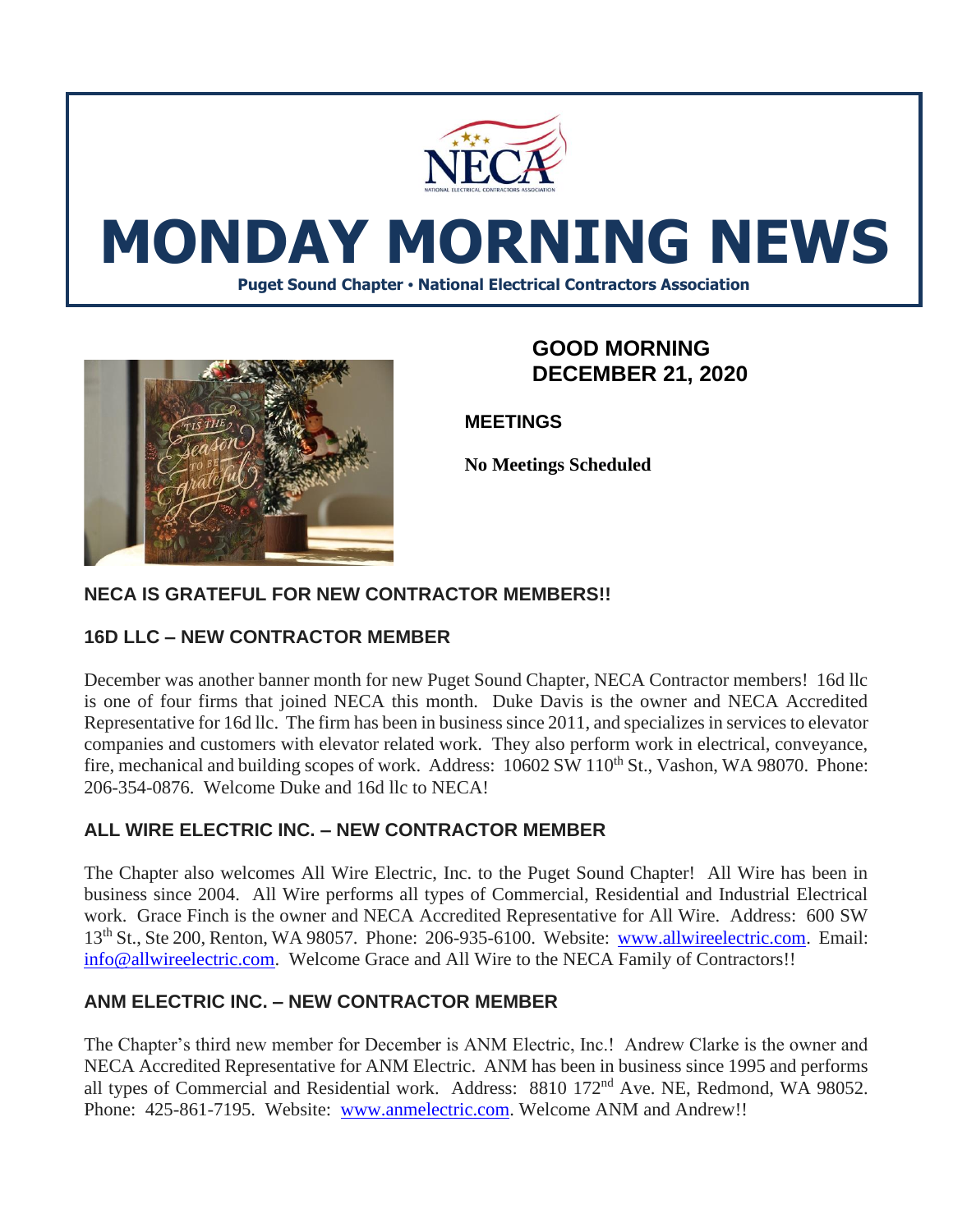## **NW SIGNAL MAINTENANCE, LLC – NEW CONTRACTOR MEMBER**

Rounding out the field for December's membership drive is NW Signal Maintenance, LLC! Kevin Kucera is the owner and NECA Accredited Representative for NW Signal Maintenance. The firm has been in business since 2010. Kevin has 30 years of experience in Telecommunications and Railway/Transit experience. The firm's specialties include Street Lighting & Traffic Control, Signage, and Remote System Management. Address: 12800 NE 175<sup>th</sup> St., Woodinville, WA 98072. Phone: 425-802-1893. Website: [www.nwsignal.org.](http://www.nwsignal.org/) A warm welcome to Kevin and NW Signal Maintenance into the Puget Sound Chapter!!

## **COVID - 19 VACCINES ARRIVE IN WASHINGTON STATE**

The Washington State Department of Health (DOH) announced that COVID-19 vaccines are on the ground in Washington State. The first doses will be administered to high-risk health workers, as well as staff and residents of long-term care facilities.

The Pfizer-BioNTech COVID-19 vaccine is a two-dose vaccine, given 21 days apart. Clinical trial data show the vaccine is 95% effective at preventing COVID-19 infection starting 7 days after the second dose. Individuals will not be considered fully protected until 1 to 2 weeks after they receive the second dose. The clinical trials revealed no major unanticipated adverse events.

#### **First Distribution**

The first doses of vaccine will go to people in Phase 1a. This phase includes high-risk workers in health care settings, high-risk first responders, patients, and staff of long-term care facilities. The DOH estimates around 500,000 people in Washington will be eligible for the vaccine in phase 1a. [Read more details about](https://lnks.gd/l/eyJhbGciOiJIUzI1NiJ9.eyJidWxsZXRpbl9saW5rX2lkIjoxMDEsInVyaSI6ImJwMjpjbGljayIsImJ1bGxldGluX2lkIjoiMjAyMDEyMTQuMzIwMDg0MzEiLCJ1cmwiOiJodHRwczovL3d3dy5kb2gud2EuZ292L1BvcnRhbHMvMS9Eb2N1bWVudHMvMTYwMC9jb3JvbmF2aXJ1cy9WYWNjaW5lQWxsb2NhdGlvblBoYXNlMUEucGRmIn0.8Xlo9TSn401HKCqrsZqCs-f_8FtHcDuRZ91VCiC6KqU/s/1007113808/br/91785189203-l)  [phase 1a here.](https://lnks.gd/l/eyJhbGciOiJIUzI1NiJ9.eyJidWxsZXRpbl9saW5rX2lkIjoxMDEsInVyaSI6ImJwMjpjbGljayIsImJ1bGxldGluX2lkIjoiMjAyMDEyMTQuMzIwMDg0MzEiLCJ1cmwiOiJodHRwczovL3d3dy5kb2gud2EuZ292L1BvcnRhbHMvMS9Eb2N1bWVudHMvMTYwMC9jb3JvbmF2aXJ1cy9WYWNjaW5lQWxsb2NhdGlvblBoYXNlMUEucGRmIn0.8Xlo9TSn401HKCqrsZqCs-f_8FtHcDuRZ91VCiC6KqU/s/1007113808/br/91785189203-l)

#### **Allocation Plan**

The DOH will know more about who will be vaccinated in later phases from guidance made by the CDC's Advisory Committee on Immunization Practices. You can view the interim plan on the coronavirus vaccine webpage, by clicking on the link [www.CovidVaccineWA.org.](https://lnks.gd/l/eyJhbGciOiJIUzI1NiJ9.eyJidWxsZXRpbl9saW5rX2lkIjoxMDIsInVyaSI6ImJwMjpjbGljayIsImJ1bGxldGluX2lkIjoiMjAyMDEyMTQuMzIwMDg0MzEiLCJ1cmwiOiJodHRwOi8vd3d3LkNvdmlkVmFjY2luZVdBLm9yZyJ9.xy-90kLTwW5fnk3N4P1_pRUKFlq1s5T4_Tmpt-d72IM/s/1007113808/br/91785189203-l) The DOH will share the allocation and prioritization guides for future vaccine phases in the coming weeks.

## **2020 NEC CODE BOOKS – LIMITED CODE BOOKS AVAILABLE FOR PURCHASE**

The Puget Sound Chapter has a limited number of 2020 NEC Code Books available for purchase. These Code Books will be sold on a first come, first served basis. Please emai[l Justin@necaseattle.org](mailto:Justin@necaseattle.org) to confirm your order. NECA requests that firms pick up any Code Book orders at the NECA Office in Shoreline.

#### **2020 NEC Code Books Available:**

Loose Leaf (3-Ring Binder) (**12 available**) \$115/each (No Tabs)

Spiral bound (**13 available**) \$107/each

Handbooks – (**13 available**) \$173/each

All "traditional" Soft Cover Code Books are sold out.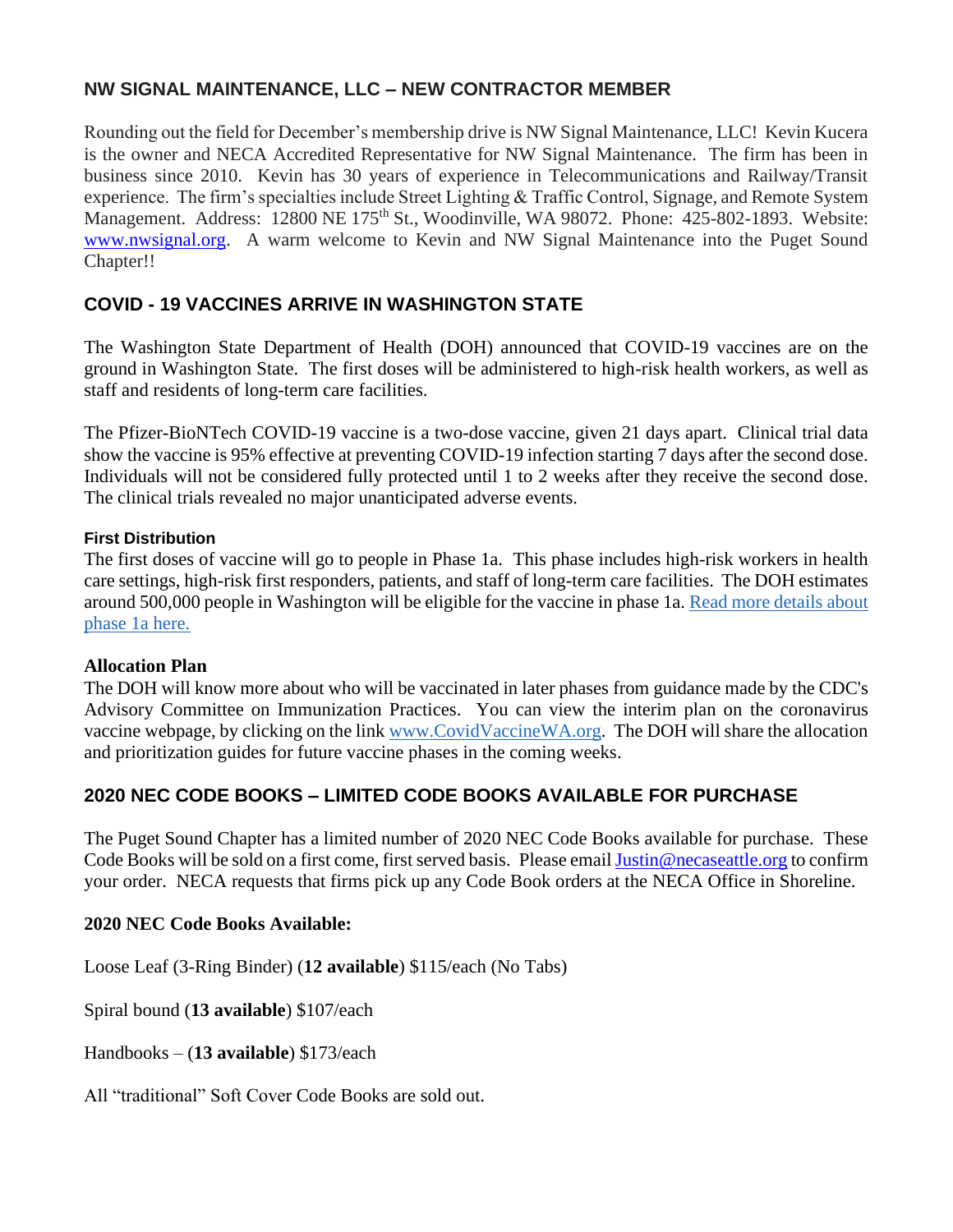## **GET YOUR 2021 "SPOT THE HAZARDS" CALENDAR FROM LABOR & INDUSTRIES**

The Washington State Department of Labor and Industries (L&I) has officially announced their 2021 "Spot the Hazards" calendar is available to the public. The calendars are free to Washington State businesses while supplies last. If you are interested in ordering a copy directly from their warehouse, you can order by clicking [here.](https://www.lni.wa.gov/safety-health/safety-calendar) If ordering from the warehouse, please be sure to include a valid mailing address. The calendars are also available to downland for free.



#### **ON THIS DAY IN HISTORY – 1988 – PAN AM FLIGHT 103 EXPLODES OVER SCOTLAND**

On December 21, 1988, Pan Am Flight 103 from London to [New York](https://www.history.com/topics/us-states/new-york) explodes in midair over Lockerbie, Scotland, killing all 243 passengers and 16 crew members aboard, as well as 11 Lockerbie residents on the ground. A bomb hidden inside an audio cassette player detonated in the cargo area when the plane was at an altitude of 31,000 feet. The disaster, which became the subject of Britain's largest criminal investigation, was believed to be an attack against the United States. One hundred eighty nine of the victims were American.

Islamic terrorists were accused of planting the bomb on the plane while it was at the airport in Frankfurt, Germany. Authorities suspected the attack was in retaliation for either the 1986 U.S. air strikes against Libya, in which leader [Muammar al-Qaddafi'](https://www.history.com/this-day-in-history/libyan-dictator-moammar-gadhafi-is-killed)s young daughter was killed along with dozens of other people, or a 1988 incident, in which the U.S. mistakenly shot down an Iran Air commercial flight over the Persian Gulf, killing 290 people.

Sixteen days before the explosion over Lockerbie, the U.S. embassy in Helsinki, Finland, received a call warning that a bomb would be placed on a Pan Am flight out of Frankfurt. There is controversy over how seriously the U.S. took the threat and whether travelers should have been alerted, but officials later said that the connection between the call and the bomb was coincidental.

In 1991, following a joint investigation by the British authorities and the F.B.I., Libyan intelligence agents Abdel Basset Ali al-Megrahi and Lamen Khalifa Fhimah were indicted for murder; however, Libya refused to hand over the suspects to the U.S. Finally, in 1999, in an effort to ease United Nations sanctions against his country, Qaddafi agreed to turn over the two men to Scotland for trial in the Netherlands using Scottish law and prosecutors. In early 2001, al-Megrahi was convicted and sentenced to life in prison and Fhimah was acquitted. Over the U.S. government's objections, Al-Megrahi was freed and returned to Libya in August 2009 after doctors determined that he had only months to live. In December 2020, reports surfaced that the U.S. Justice Department would unseal criminal charges against another suspect in the bombing, Abu Agila Mas'ud.